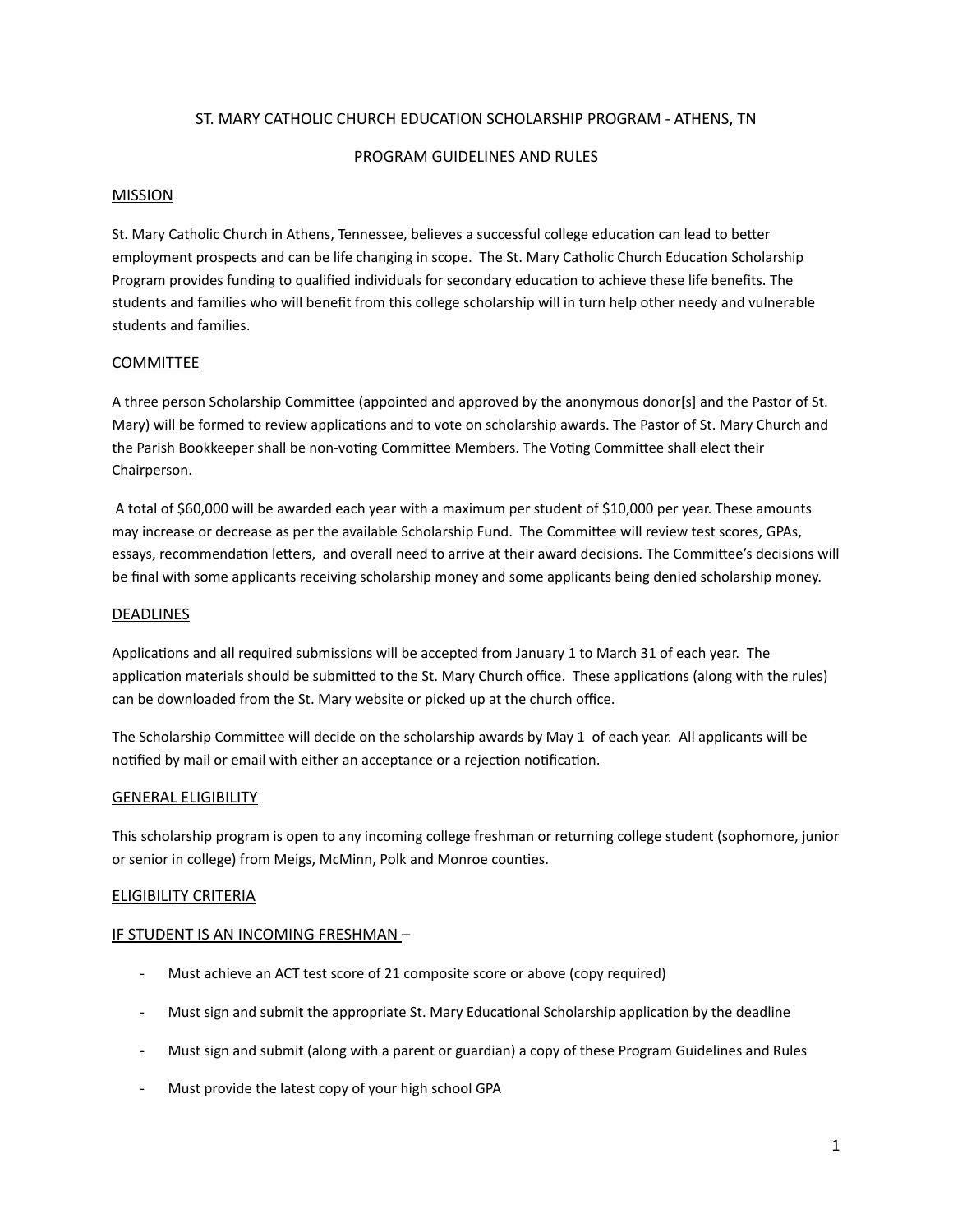- Must submit one (and only one) recommendation letter from a teacher, coach, adult, etc.
- Must submit a 500-700 word essay on the following topic How Will College Prepare Me For Life?

## IF STUDENT IS AN EXISTING COLLEGE STUDENT –

- Must have maintained a cumulative 2.75 GPA during his/her college career with an average of 14+ credit hours per semester (official transcript copy required)
- Must sign and submit the appropriate St. Mary Educational Scholarship application by the deadline Student must reapply each year.
- Must sign and submit a copy of these Program Guidelines and Rules
- Must submit a 500-700 word essay on the following topic What Has College Taught Me about the Real World So Far?
- -
- IF STUDENT IS A RETURNING APPLICANT-
- Must have maintained a cumulative 2.75 GPA during his/her college career with an average of 14+ credit

hours per semester (official transcript copy required)

- Must sign and submit the appropriate St. Mary Educational Scholarship application by the deadline Student must reapply each year.
- Must sign and submit a copy of these Program Guidelines and Rules

## MISCELLANEOUS GUIDELINES

- All scholarship money awarded will be paid directly to the educational institution. No money will be paid to the student. The awarded money is to be used toward a full year of college expenses. Half of the awarded money will be available each semester.
- St. Mary Scholarship Committee and St. Mary Church can vote at any time to rescind or cancel the awarded scholarship for any reason (examples include but are not limited to arrest, drug use, academic probation, etc).
- The applicant may be asked to interview with the Scholarship Committee if more information/background is required.